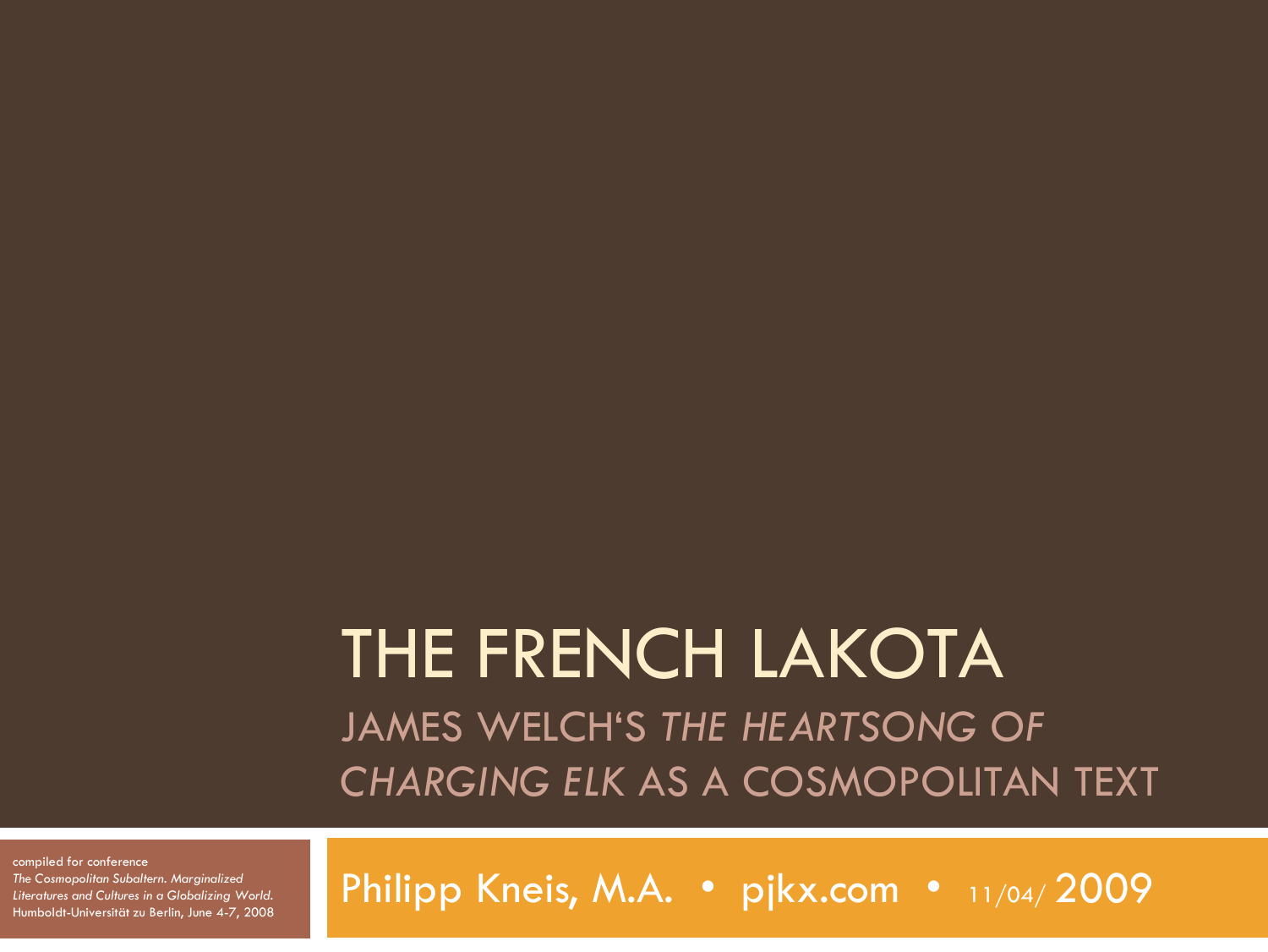### **Overview**

#### **Abstract:**

James Welch"s *The Heartsong of Charging Elk* tells the story of a Lakota in France. This opens up discussions of subalternity, cosmopolitanism and identity.

#### **Contents:**

- 1. James Welch
- *2. The Heartsong of Charging Elk*
- 3. A Lakota Perception of France
- 4. Depiction of Lakota Identity as Subaltern
- 5. A Lakota-French Perception of America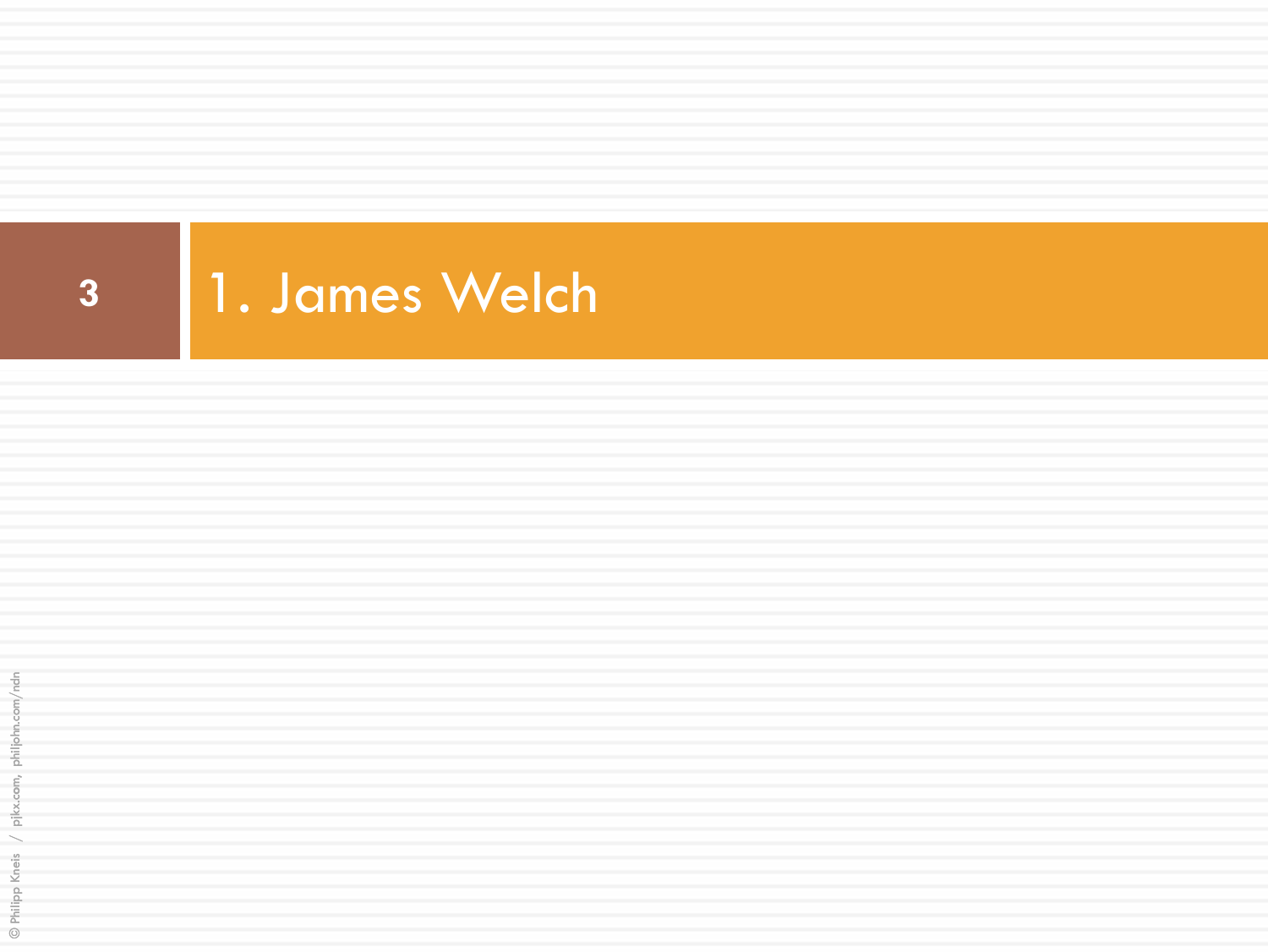- □ born 1940 in Browning, MT
- Blackfeet / Gros Ventre; grew up on Blackfeet and Ft. Belknap reservations

□ died 2003 in Missoula, MT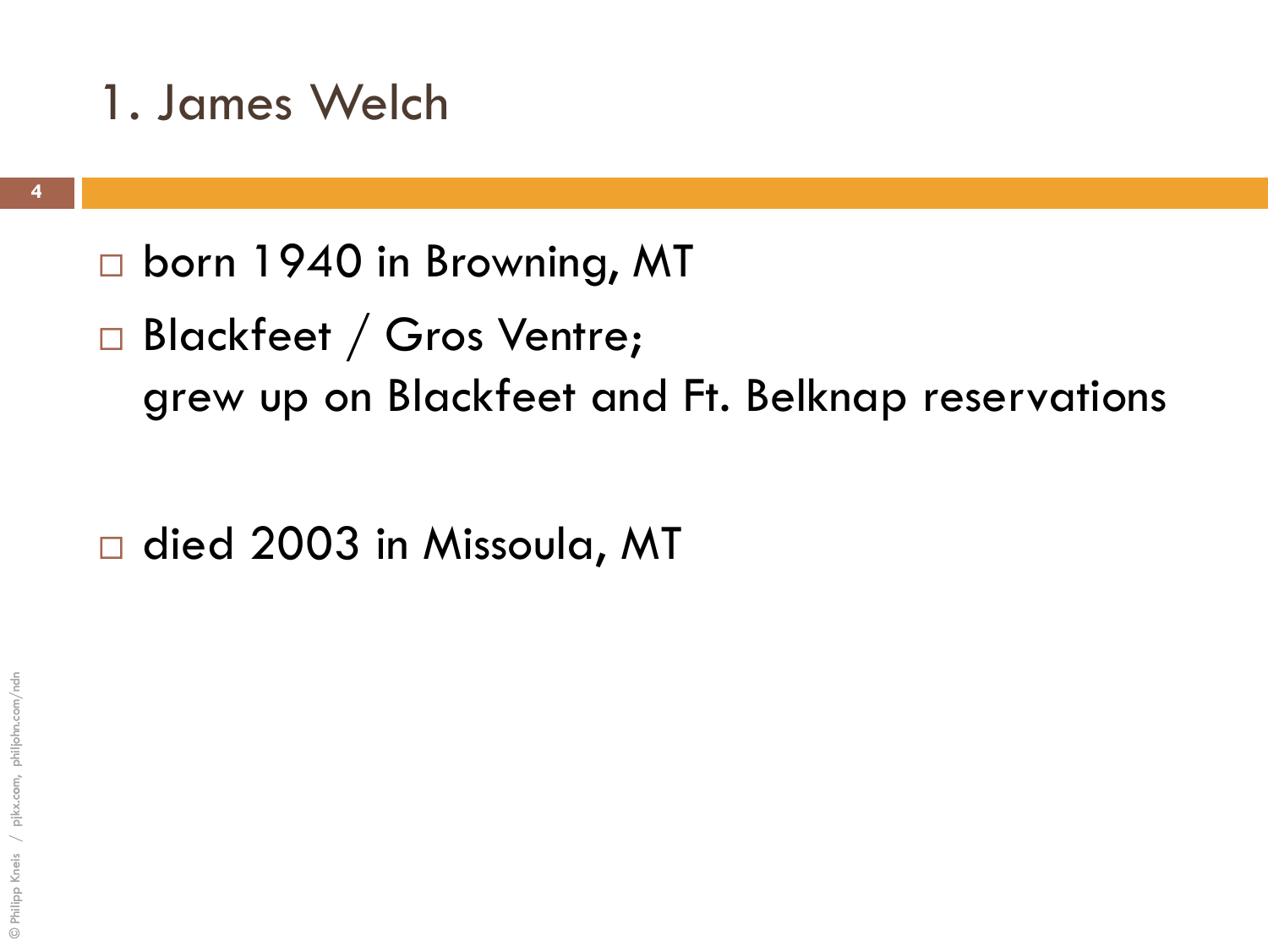□ depiction of reservation life and American Indian Identity in his novels:

*Winter in the Blood* (1974) *The Death of Jim Loney* (1979) *Fools Crow* (1986) *The Indian Lawyer* (1990)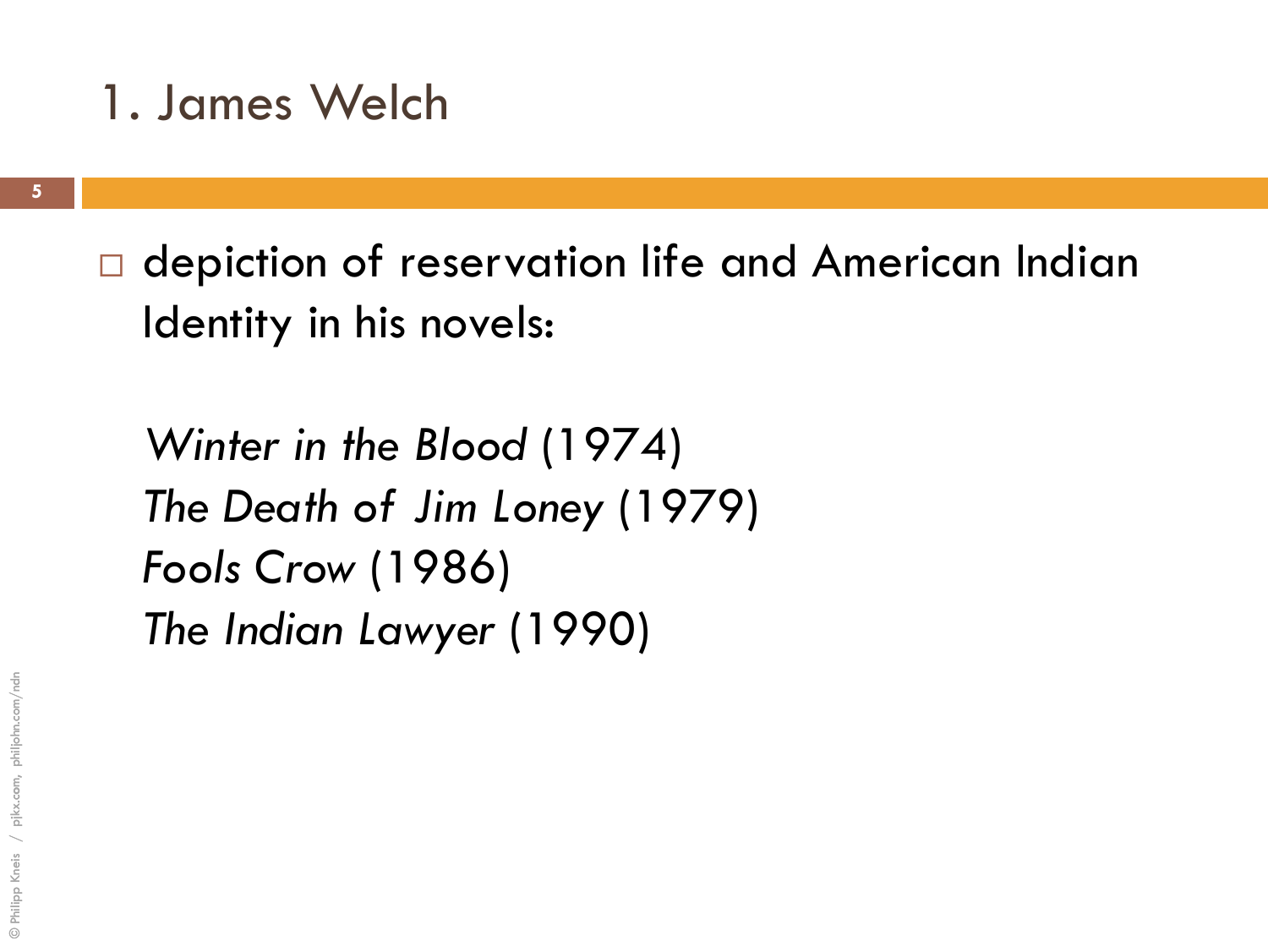### Browning / Blackfeet Res.

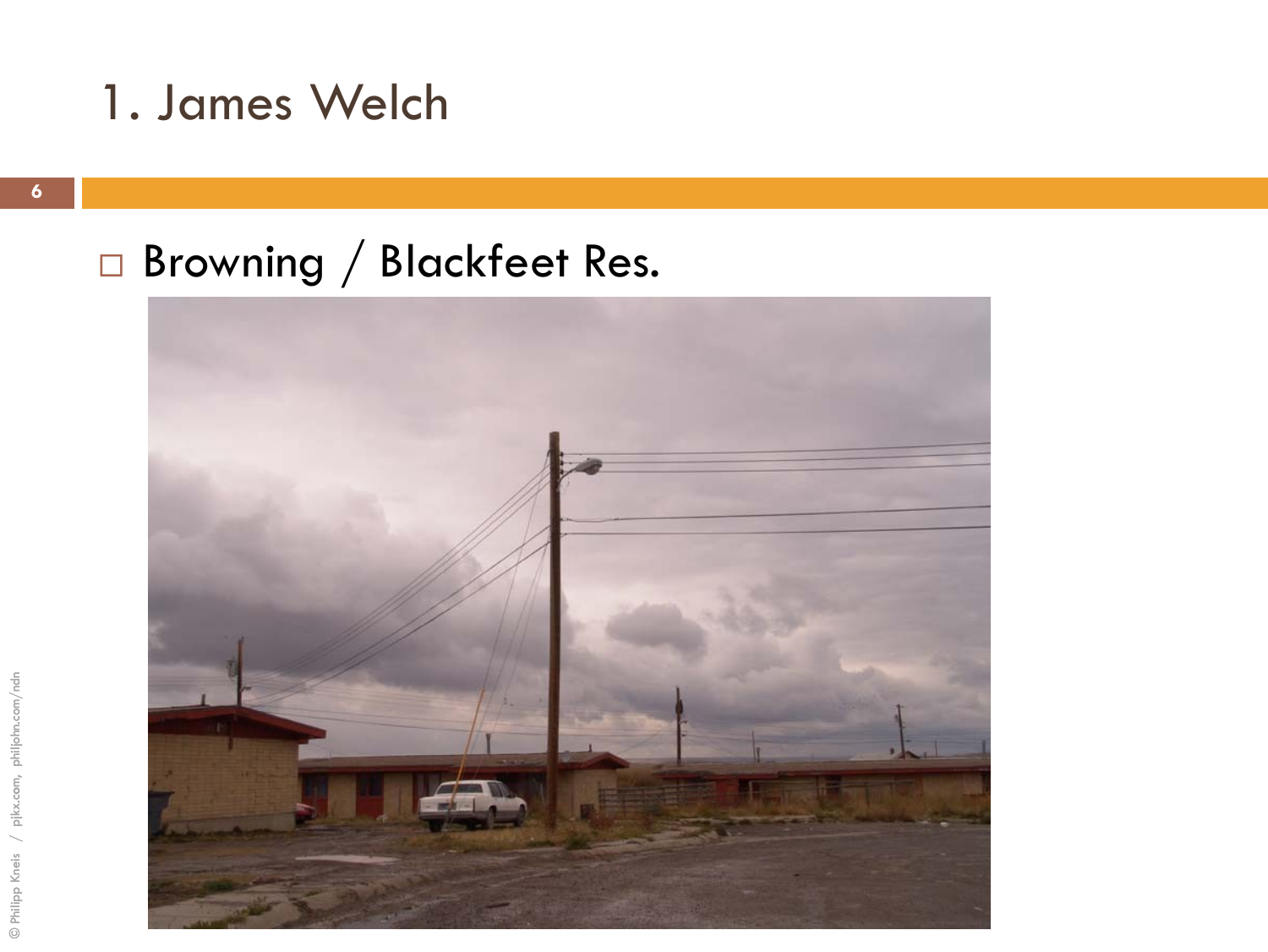### Browning / Blackfeet Res.

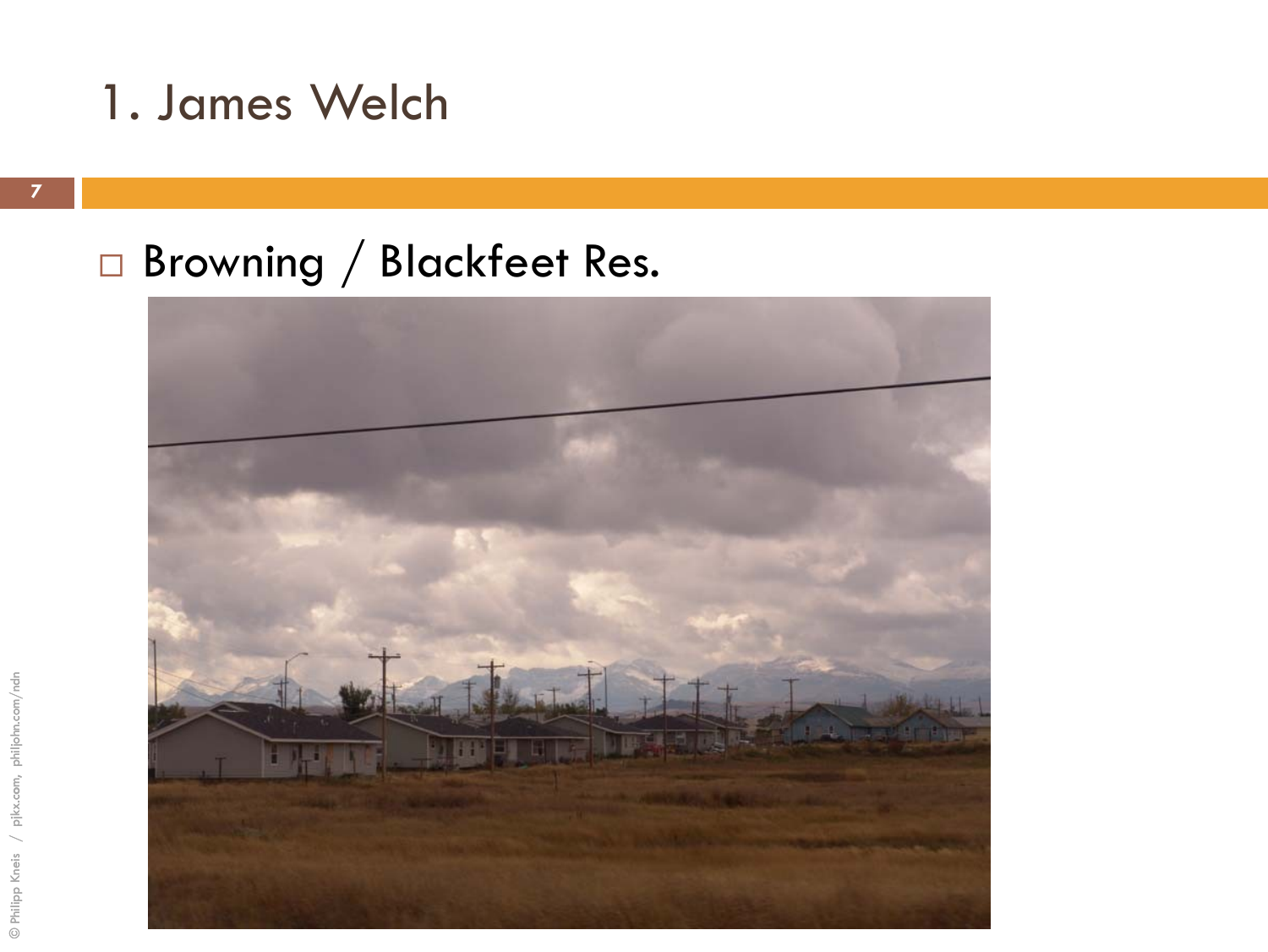### □ Fort Belknap Res.

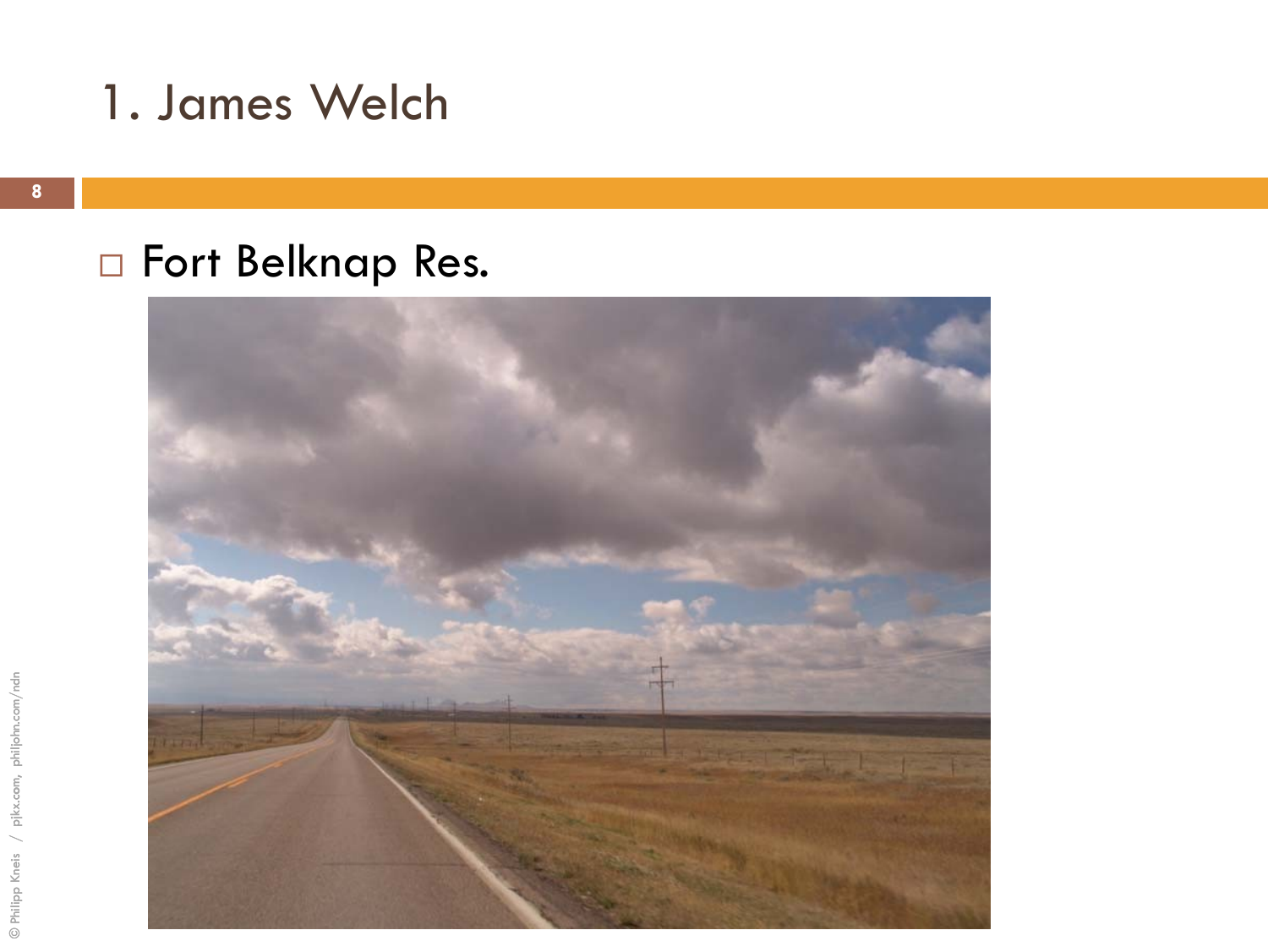### □ Fort Belknap Res.

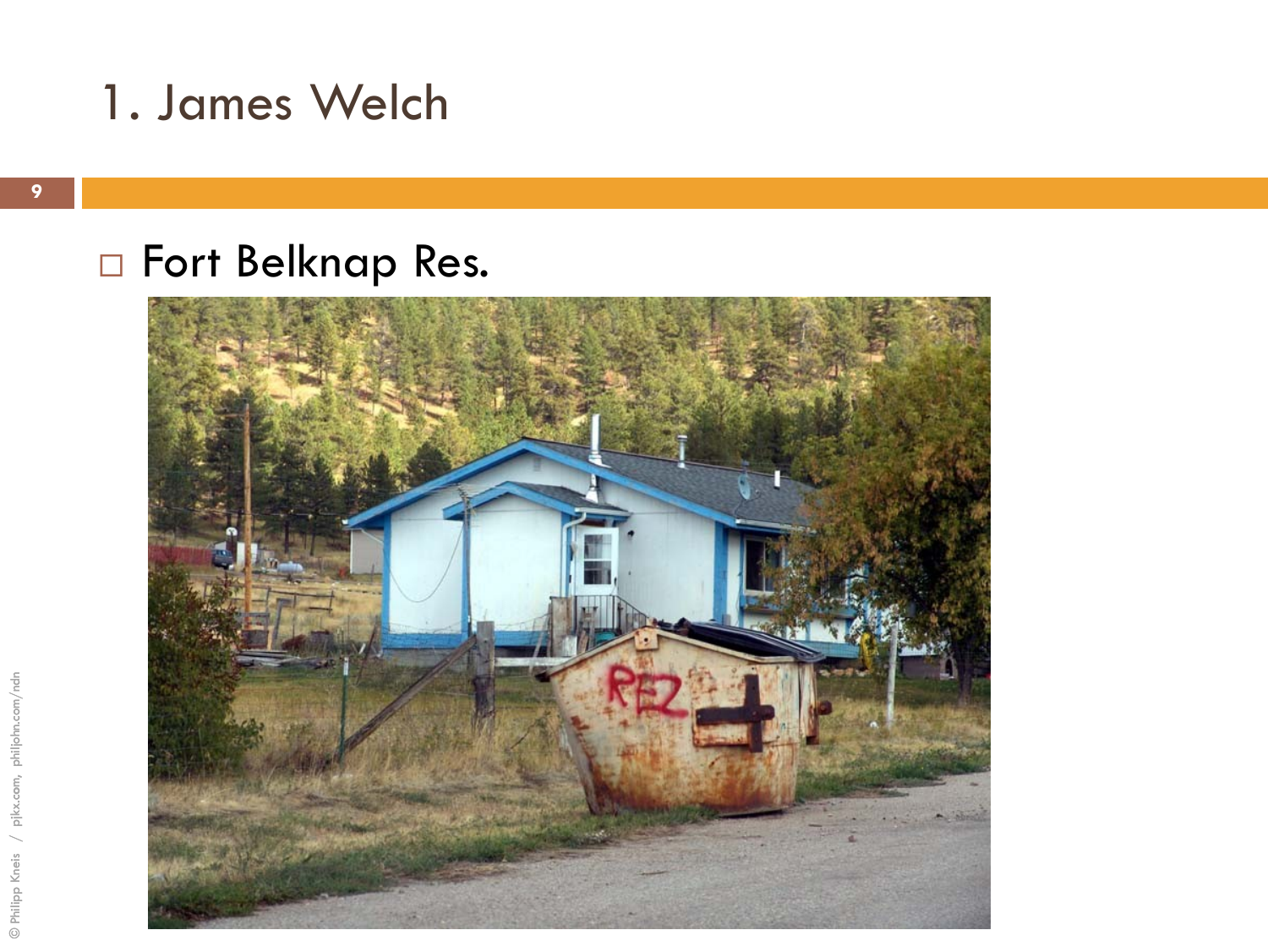$\Box$  in 2000, has been made a Chevalier (knight) in the "Ordre des Arts et des Lettres" for his contributions to French culture

*The Heartsong of Charging Elk* (2000)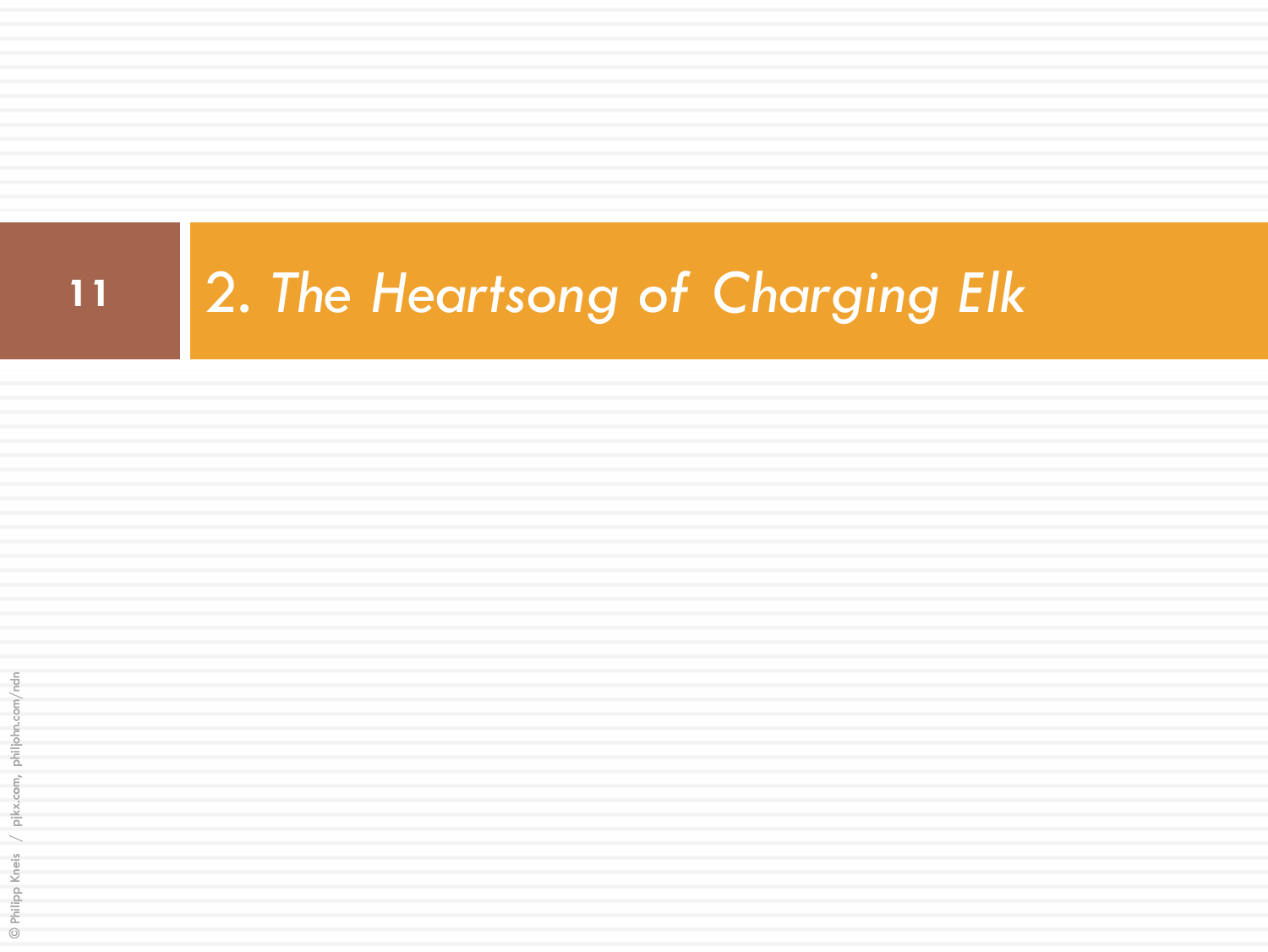□ Charging Elk travels with William Frederick "Buffalo Bill" Cody to France, is part of his Wild West show

- he gets sick and is left behind in Marseilles  $\Box$  the novel tells about his struggles to arrive in French
	- society and build a life there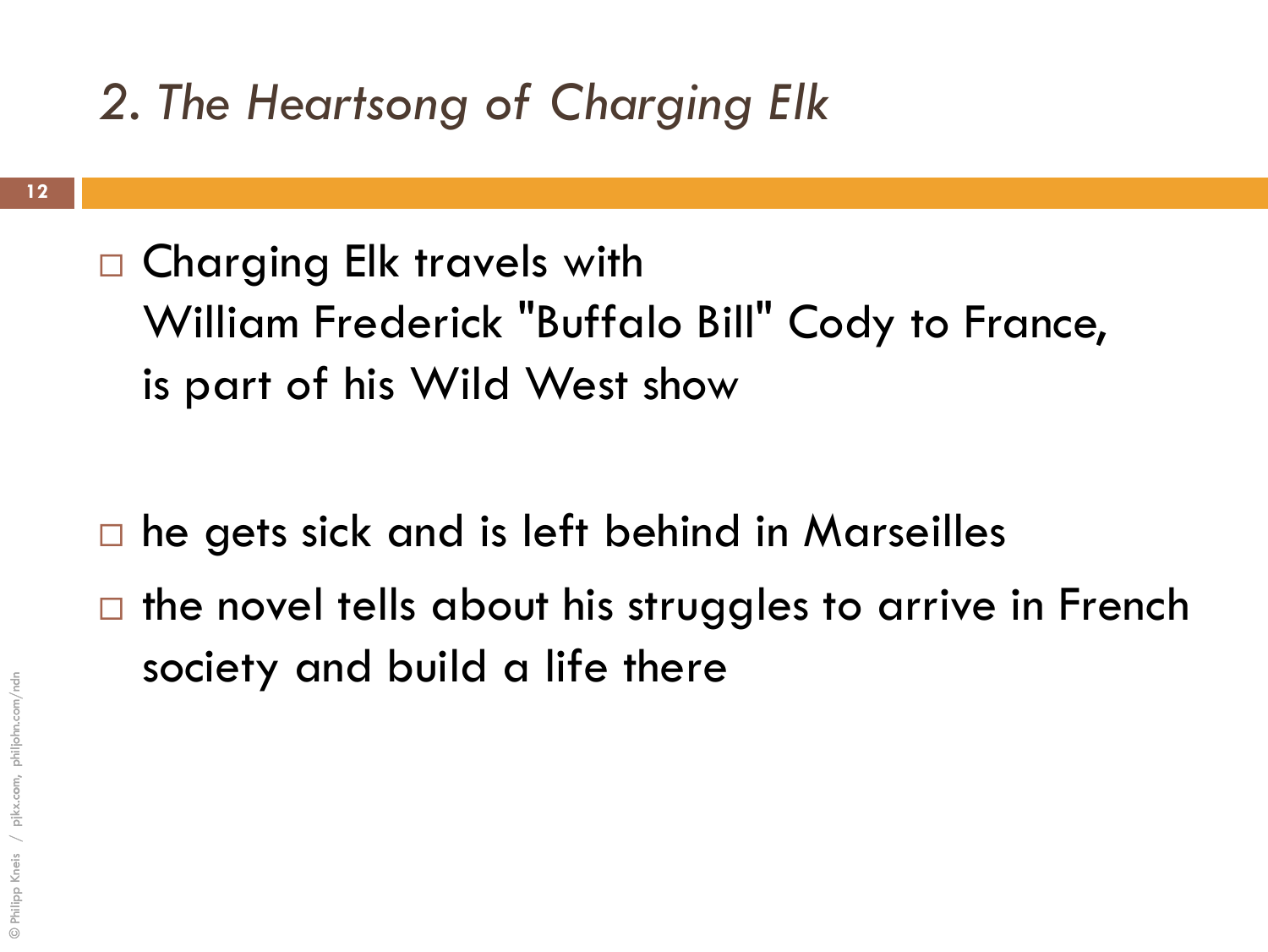$\Box$  can be read as counterstory to the life of Black Elk:

Black Elk travels with Buffalo Bill, but returns to America

Charging Elk, by force of circumstance, remains and takes charge of his life – outside America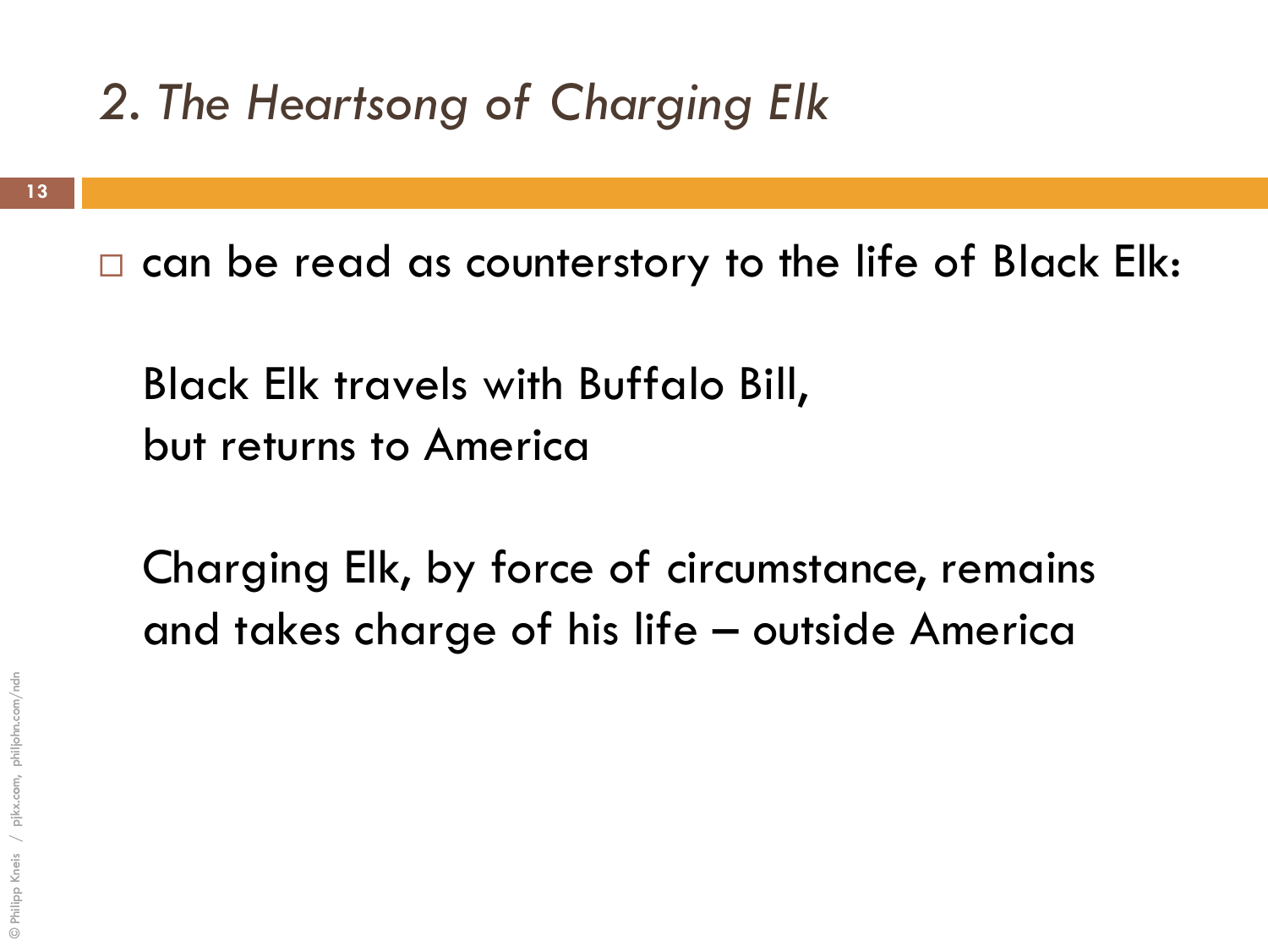difficulties to overcome:

- language problem
- outward appearance: skin color, height, long hair
- habits
- □ modes of thinking and believing
- □ political status
- $\Box$  fitting in to Marseilles (sea, fish, big city vs prairies, horses/buffalos, rural)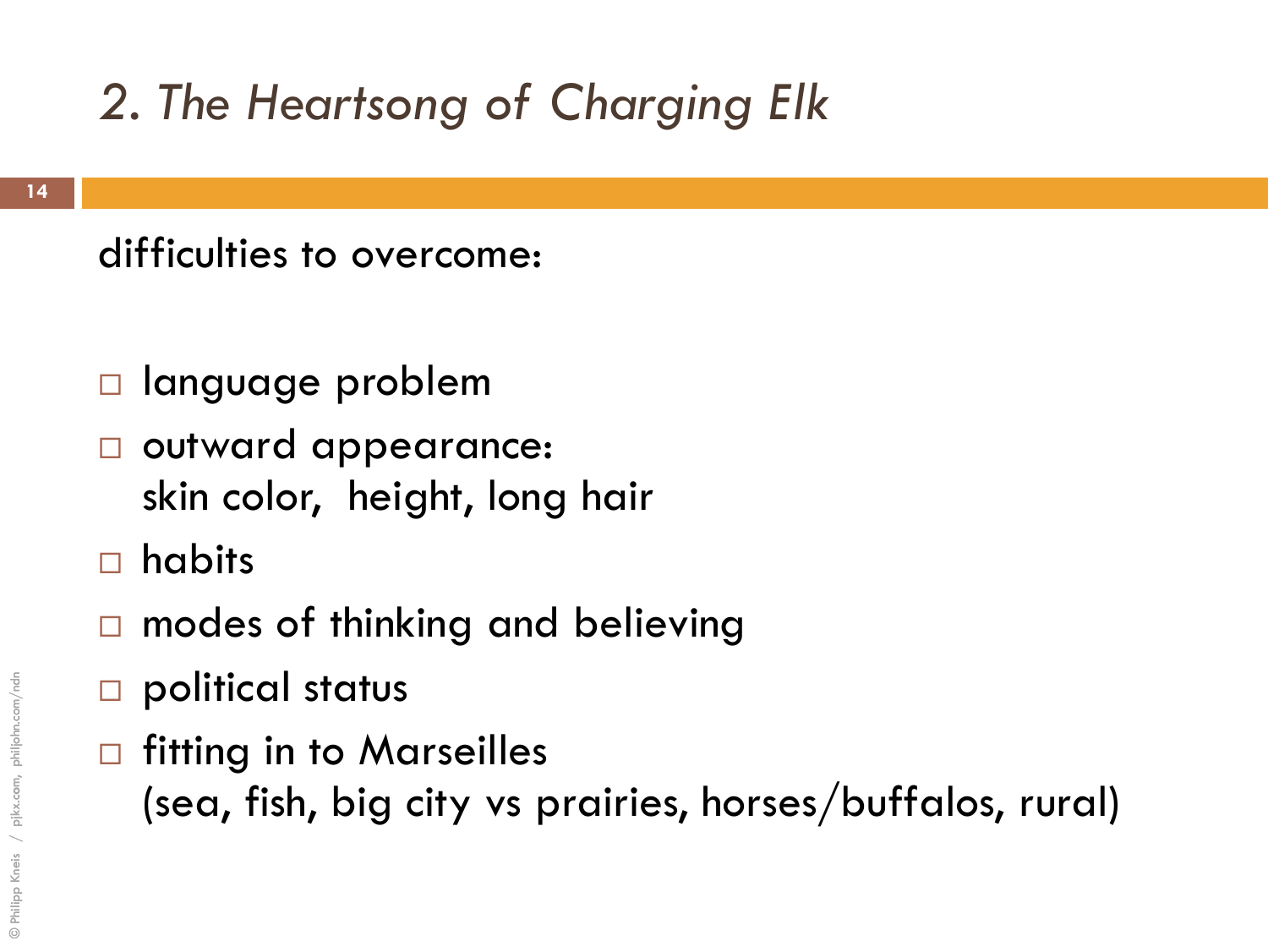#### however:

- □ city also enabling: multicultural atmosphere
- □ experience: subalternity as a universal problem, not just for Native Americans
- his being a *peau rouge* exoticizes him, both negative and positive consequences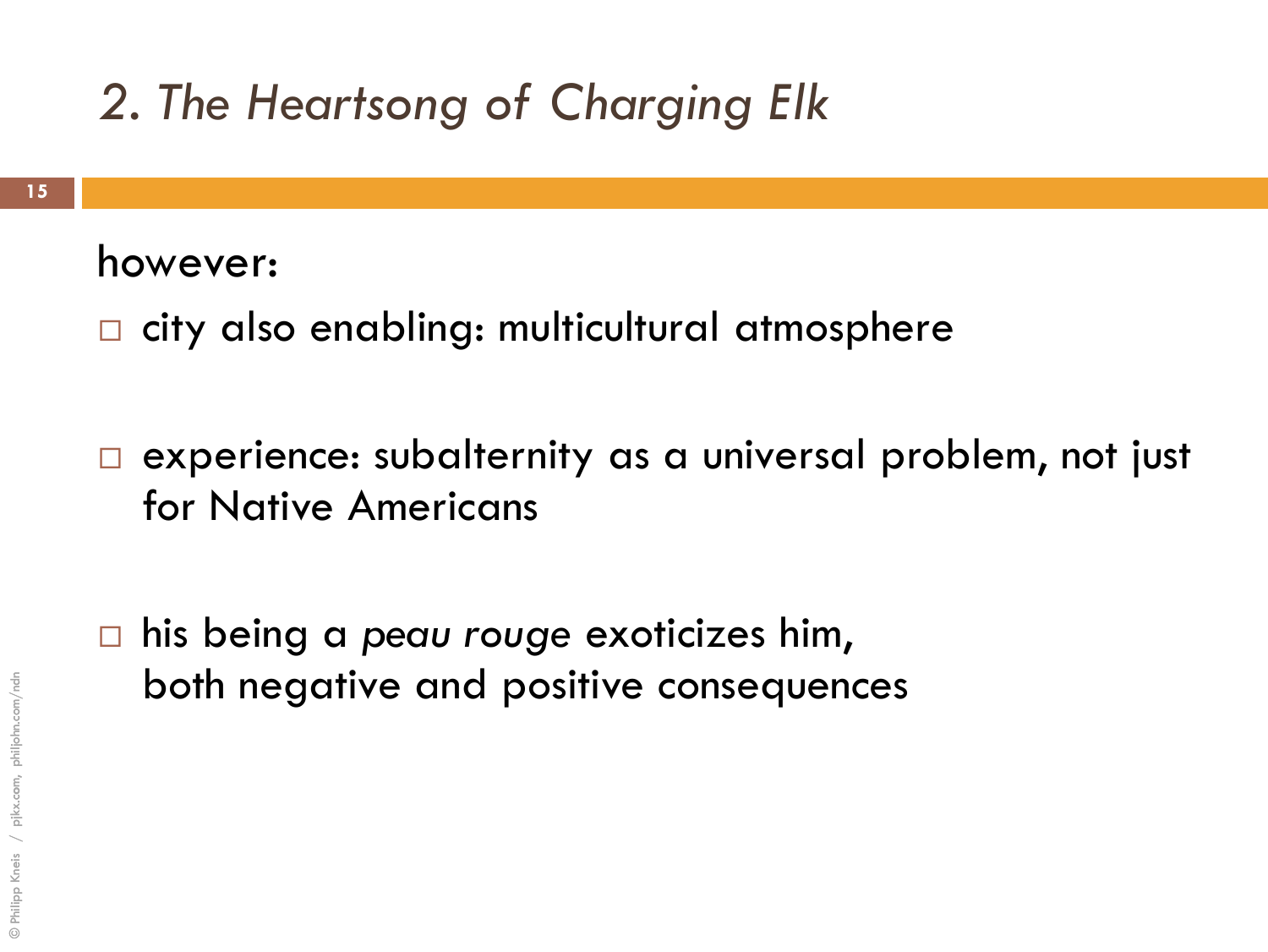# 16 3. A Lakota Perspective of France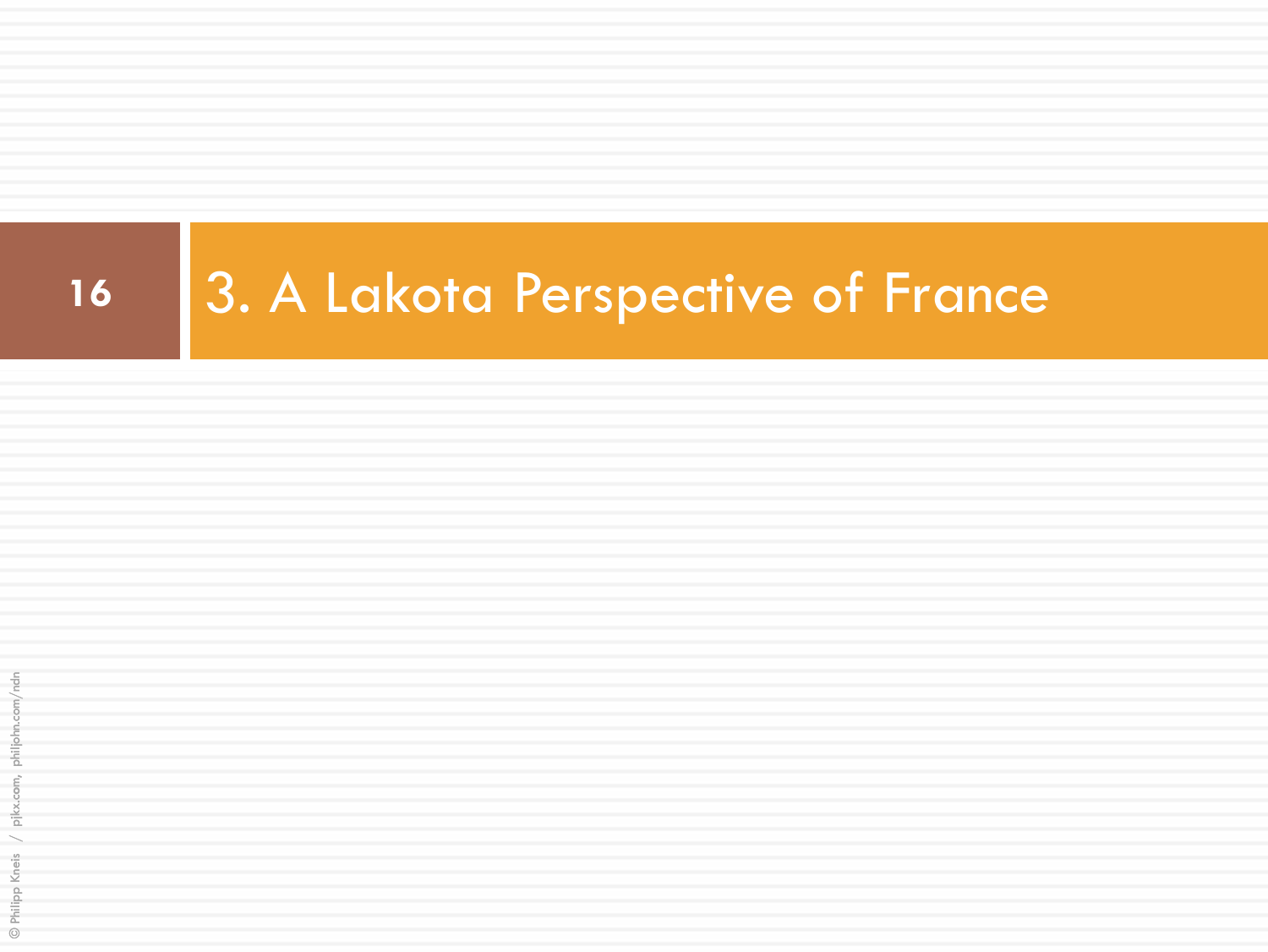### 3. A Lakota Perception of France

- **17**
- " He liked this wide street with the rows of knobby trees on the street-side edge of the broad walkway. There were many places where he could look in windows at clothes and sweets and knives and everything a man might want. There were cafés, but he hadn"t the courage yet to enter one for a small cup of the bitter pejuta sapa. But he always stopped at a particular kiosk with a bright green-and-white-striped awning that sold the flimsy papers with wasichu writing on them. Often they had pictures on them, drawings, mostly of men he thought all looked alike, with their beards and stiff collars. (165)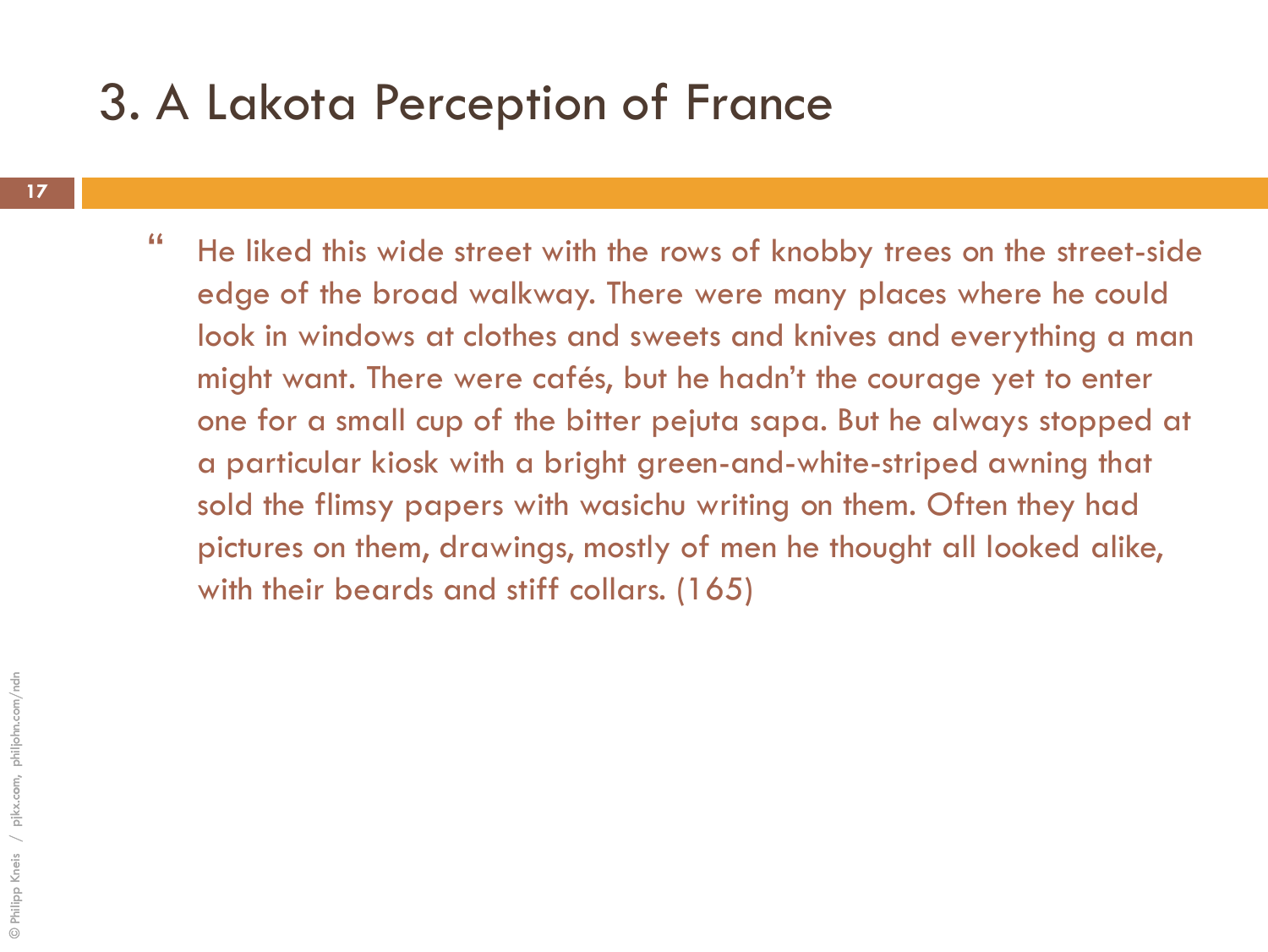### 3. A Lakota Perception of France

**18**

" [after being shouted at in a restaurant, ] Charging Elk sat for a moment, looking down at his half-eaten meal, confused. He understood why the wasicun miners in Paha Sapa hated him, but why would these sailors hate him in Marseille? There were many people of many colors here. Why would they choose him? He had spent the past three winters making himself invisible, yet they knew him right away. [..] Suddenly, he saw the crowds in the stands at the Wild West show with their big eyes and shouting voices as he rode hard after the buffaloes. (200)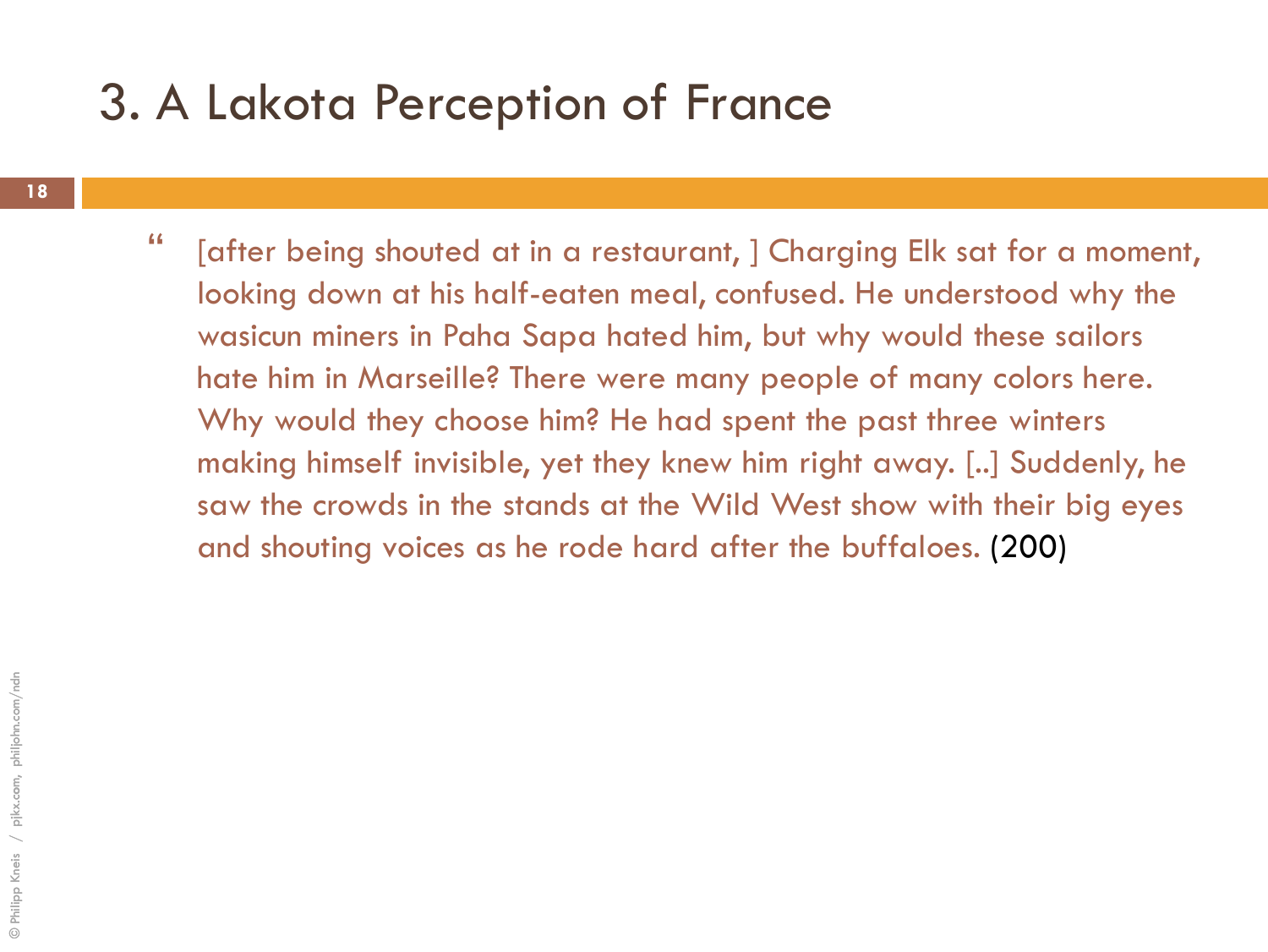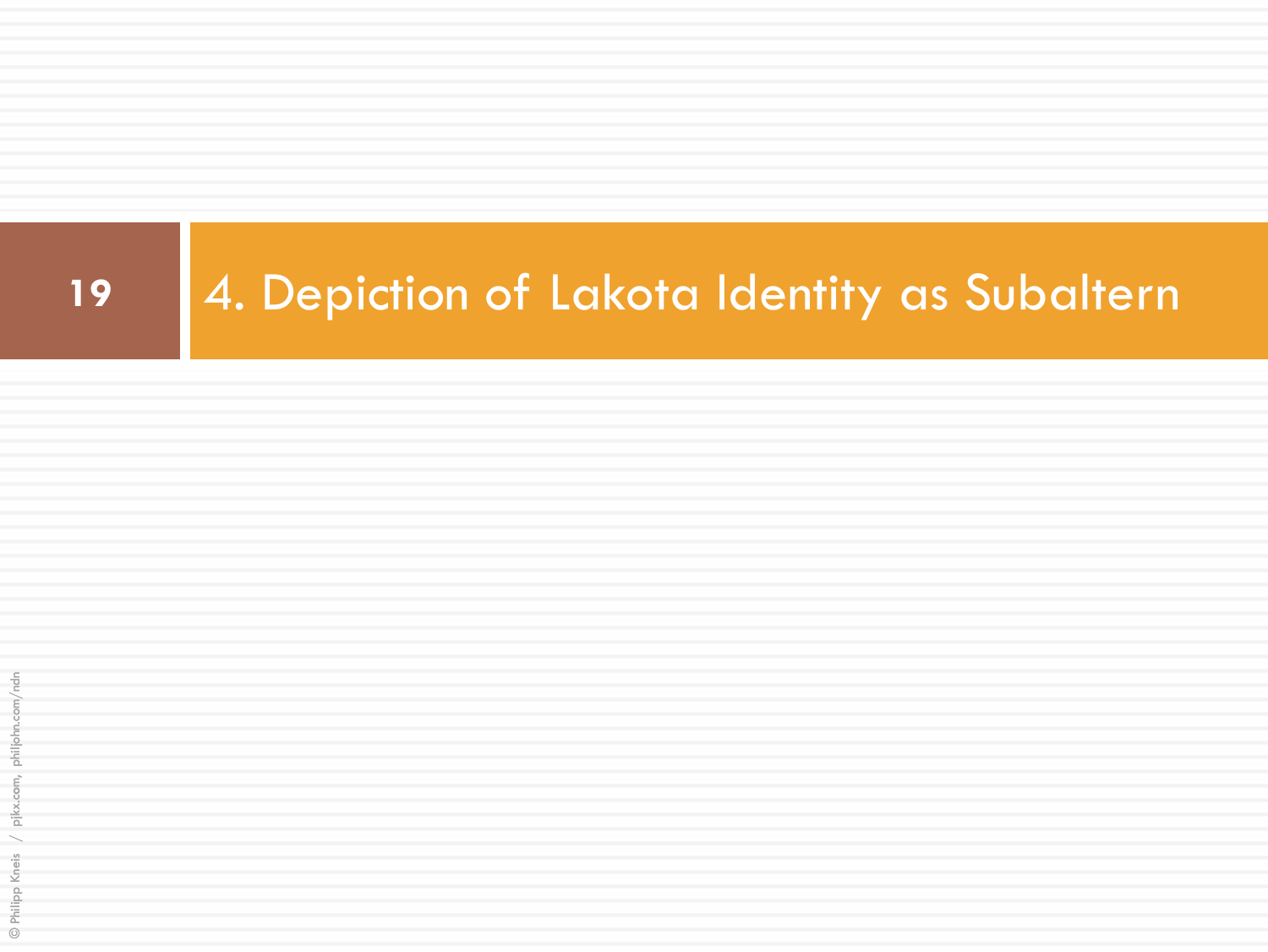### 4. Depictions of Lakota Identity as Subaltern

- □ double language problem: he speaks Lakota, but neither English nor French (Lakota as peripheral, English & French as central/imperial)
- he is religiously excluded, yet carries his belief in *Wakan Tanka* with him
	- $\rightarrow$  late in the book, his religiousity is accepted by his future father-in-law
- $\Box$  the US government does not feel responsible for him (Lakotas not yet US citizens back then)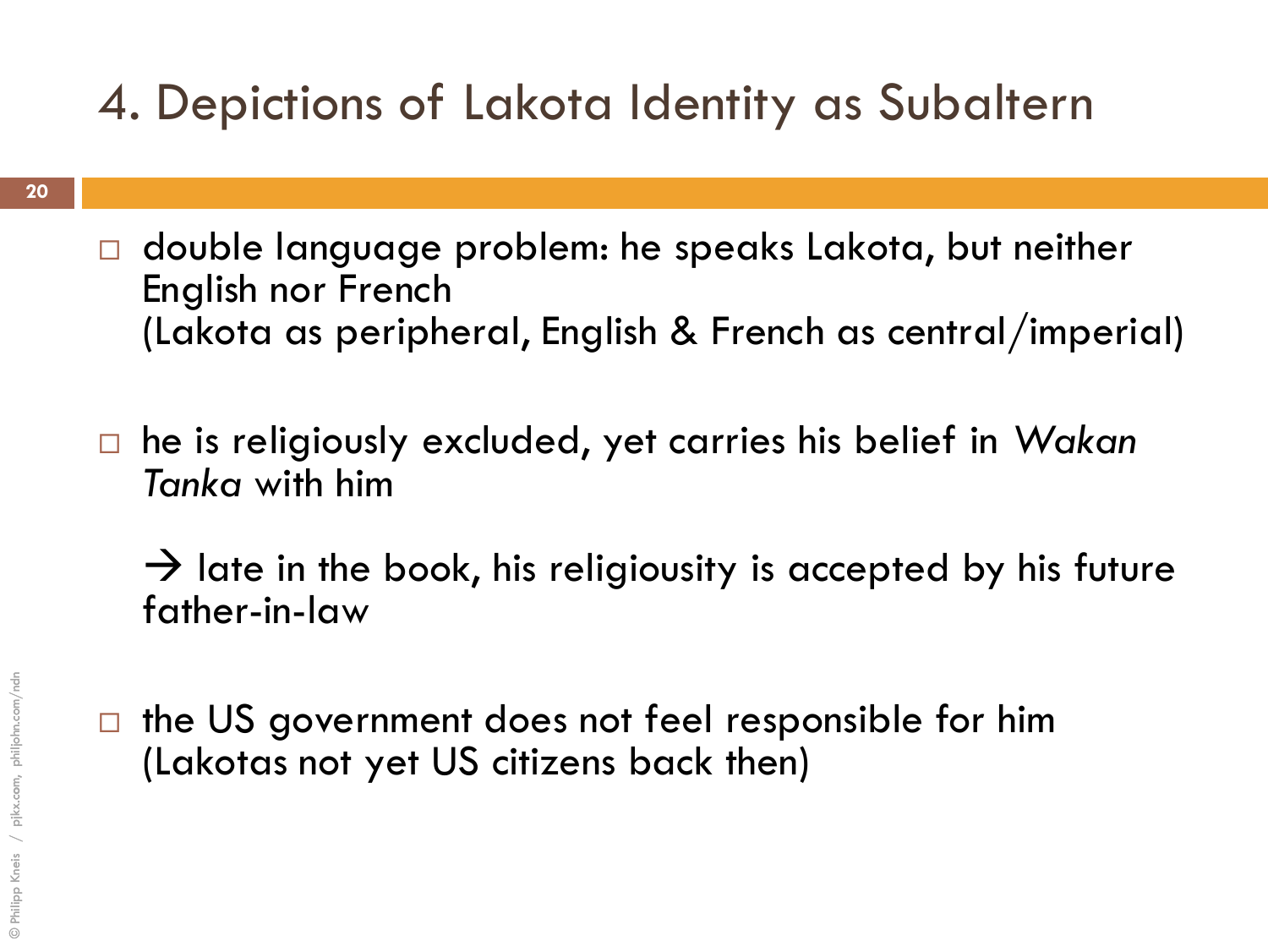### 4. Depictions of Lakota Identity as Subaltern

- $\Box$  narration of Lakota history within the novel
- □ Charging Elk's connection with the Ghost Dancers
- □ use of Lakota concepts and words throughout the novel: Lakota identity depicted as subaltern, yet not vanishing

 $\Box$  this also underlines the specifity of "Indian" culture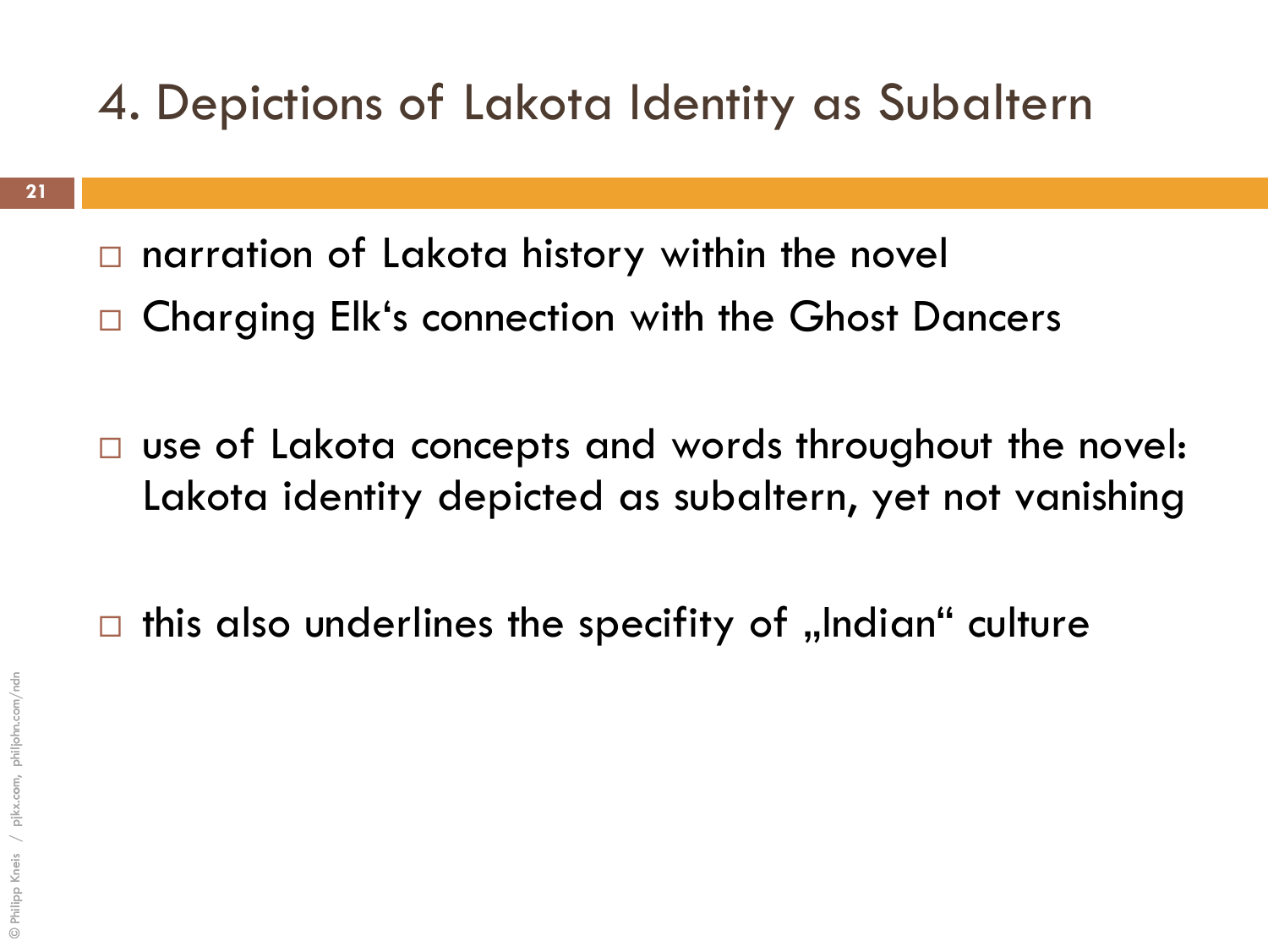### 4. Depictions of Lakota Identity as Subaltern

 $\Box$  dock workers –

depiction of structural racism in the labor market

poverty in France: even the imperial center (Europe) holds diversity

□ subalternity and privilege are relative and occur outside America as well  $\rightarrow$  may this allow overcoming subalternity through contextualization and relativization?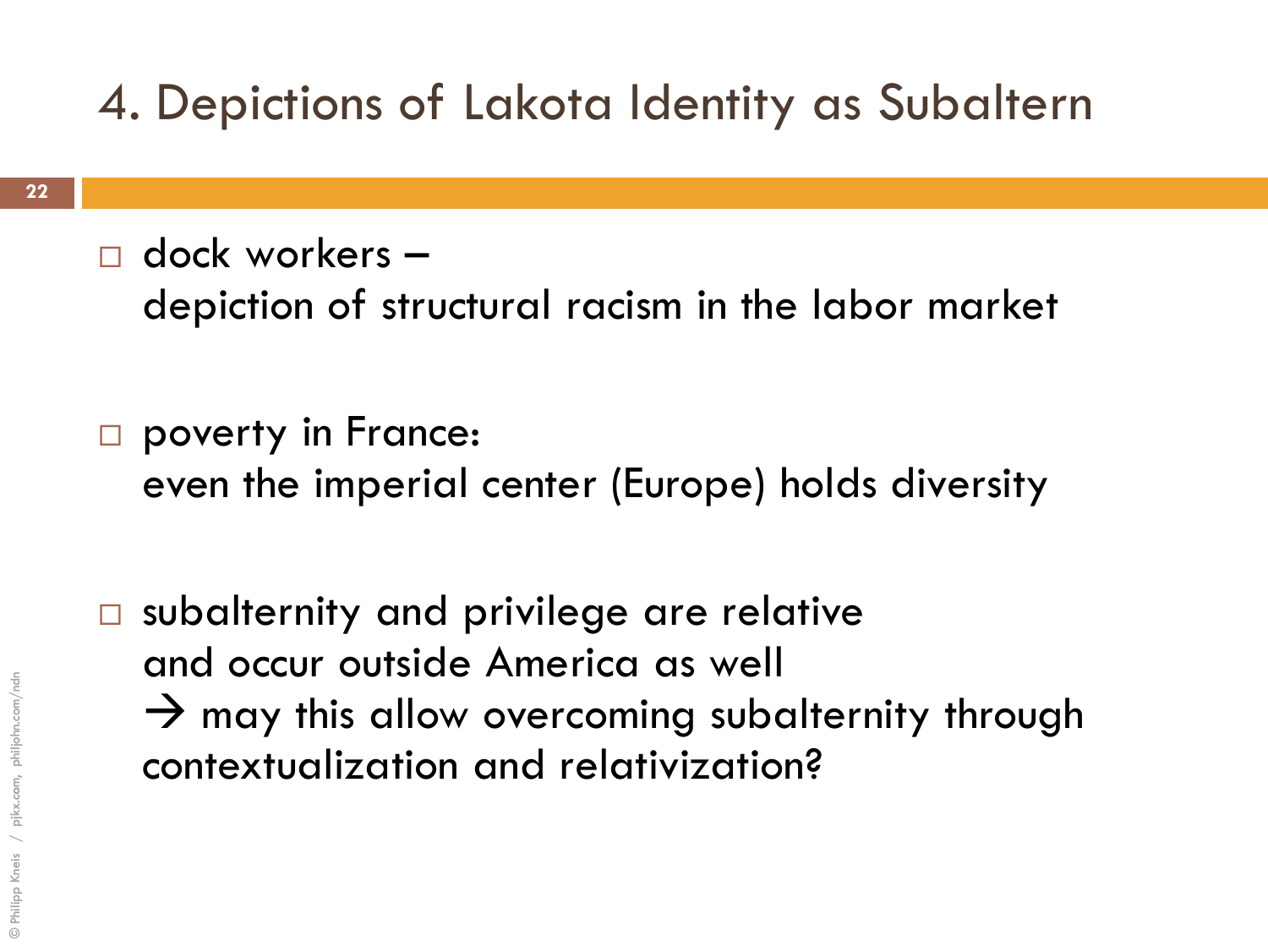# **23** 5. A Lakota-French Perception of America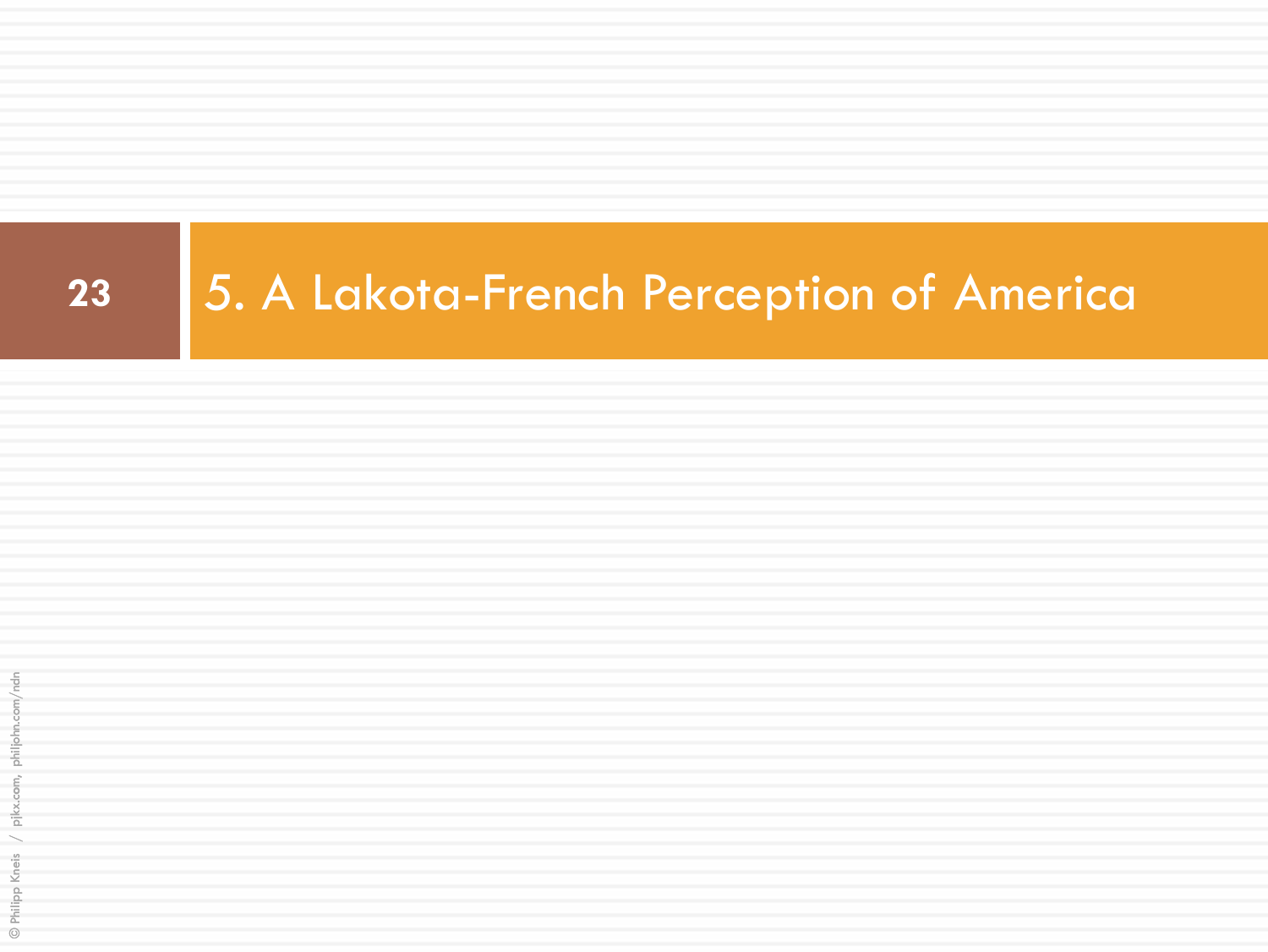### 5. A Lakota-French Perception of America

" [H]e wondered if there were any buffalo left. He thought of Bird Tail"s dream of the buffalo entering the cave in Paha Sapa. He had never heard of the buffalo returning. All he ever heard about America – well, he heard almost nothing. Because he couldn"t read, he didn"t know what the journals said about his homeland. Sometimes he unloaded ships from America. Sometimes he heard his fellow workers curse America for being greedy and arrogant. President Roosevelt had attacked the small country of Cuba for no reason. Now they were in the Philippines. The rabblerousers among the dockworkers often talked about refusing to unload American goods. Charging Elk didn"t understand their anger and didn"t know enought about American to come to its defense – even if he wanted to. (420)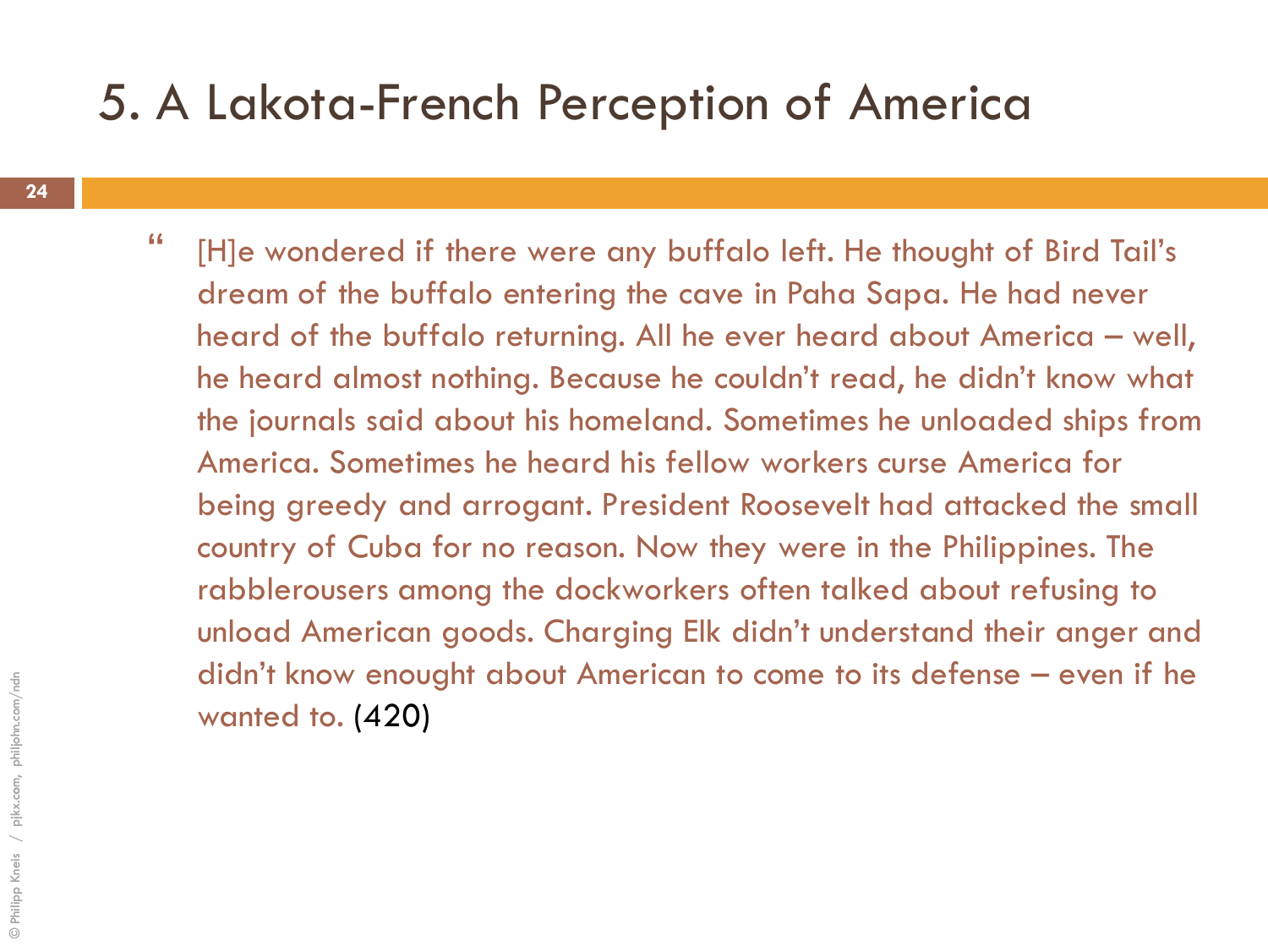### 5. A Lakota-French Perception of America

" "This is my home now, Joseph. I have a wife. Soon I will have a child, the Moon of Frost in the Tipi." Charging Elk stopped as he realized how improbable this must have sounded to Joseph. Then he said, in a wistful voice, "I am not the young man who came to this country so long ago. I was just about your age and I thought of it all as a great adventure. But now here I am, a man of thirty-seven winters. I load and unload ships. I speak the language of these people. My wife is one of them and my heart is her heart. She is my life now and soon we will have another life and the same heart will sing in all of us."

[Joseph gives him something.] "It is only a stone. But it came from Paha Sapa. Perhaps one day it will bring you back to us." (437)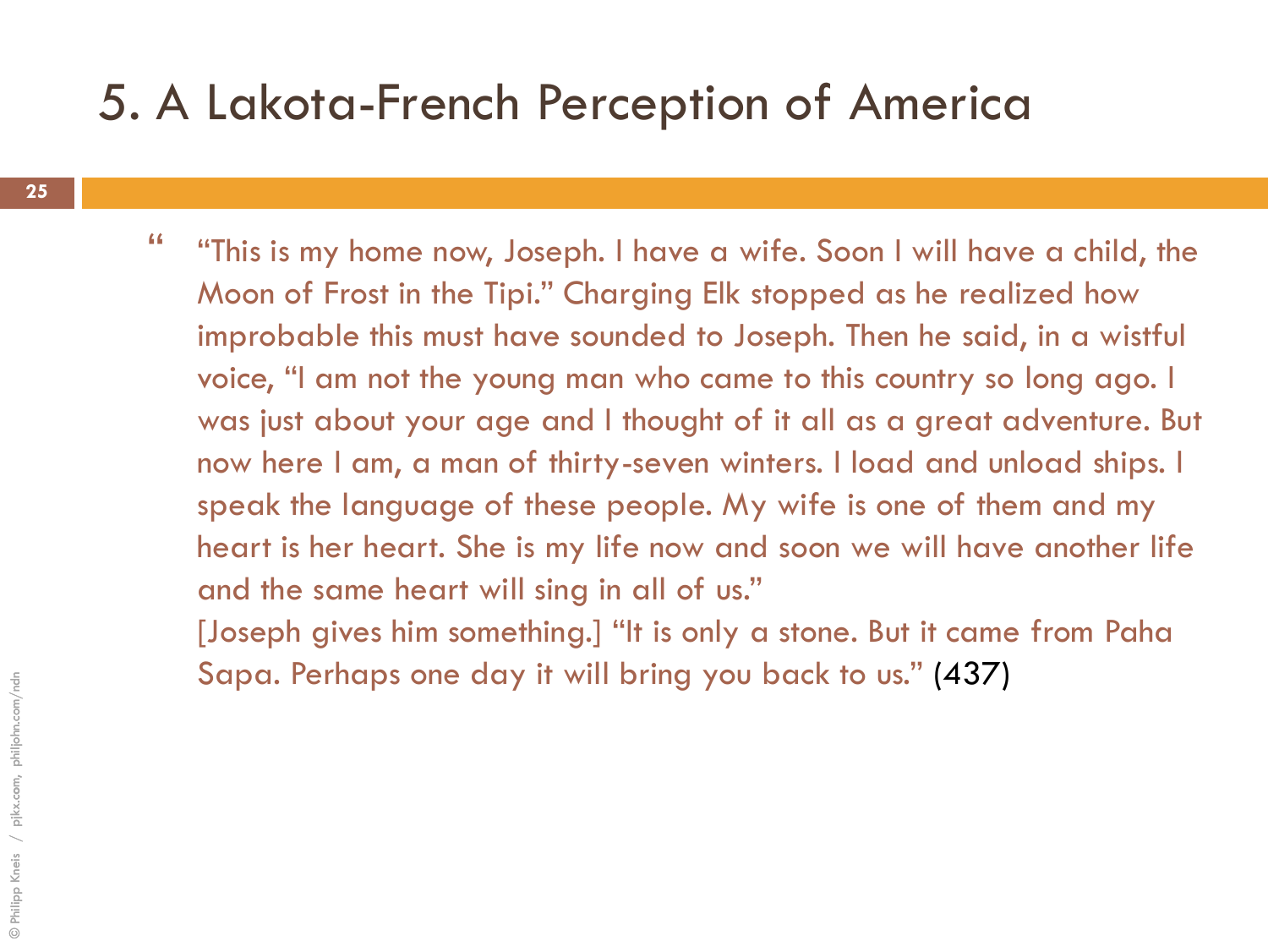### 5. A Lakota-French Perception of America

- □ Overcoming Subalternity Through Displacement?
- □ Charging Elk eventually becomes accepted in France as a Lakota, not a U.S.-American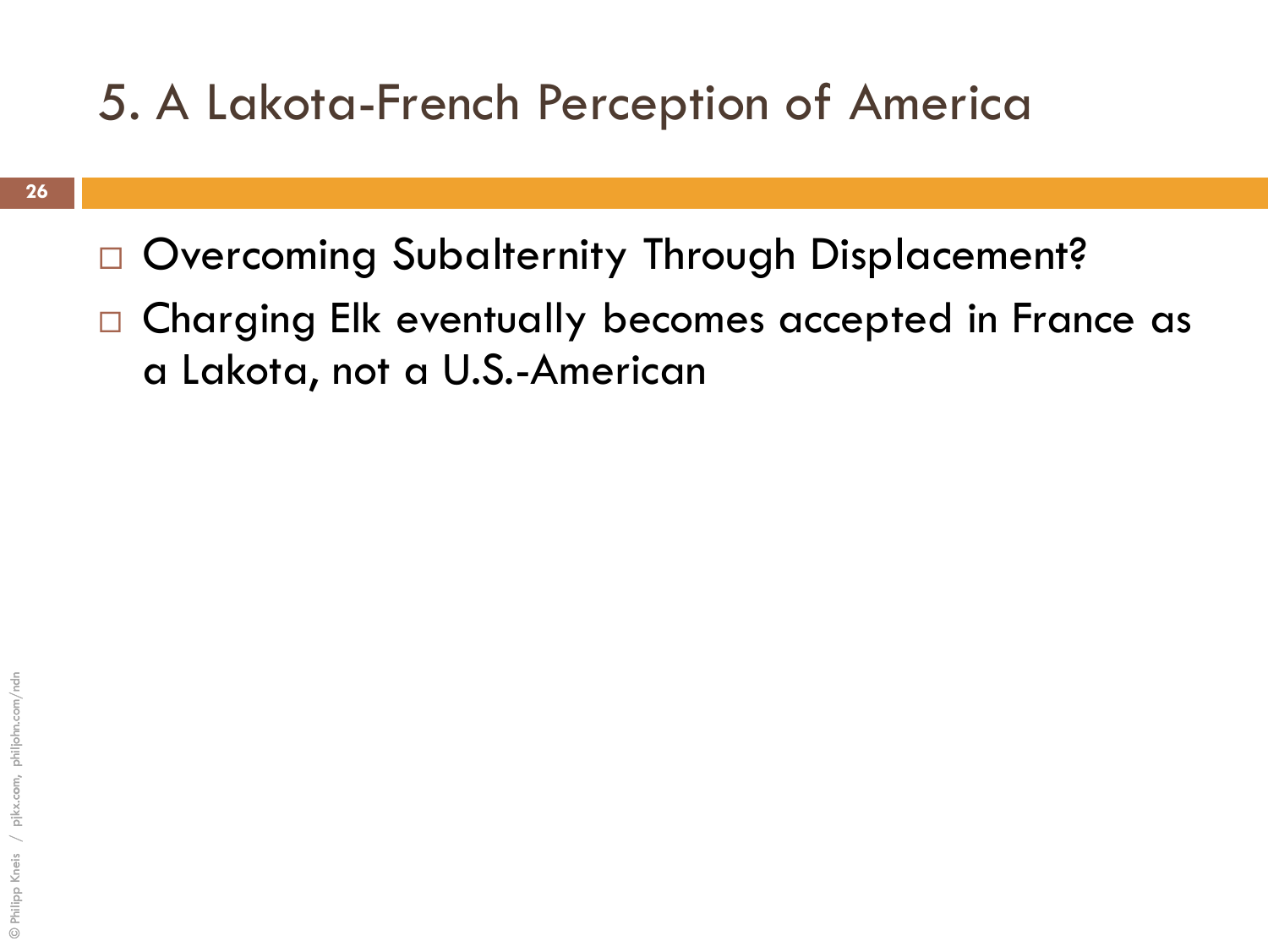### Sources

- Welch, James. *The Heartsong of Charging Elk*. New York: Anchor Books, 2000.
- □ Coulombe, Joseph L. "Writing for Connection. Cross-Cultural Understanding in James Welch's Historical Fiction." *SAIL*, Fall 2008, Vol. 20, No. 3. 1-28.
- Donahue, James J. ""A World Away From His People." James Welch"s *The Heartsong of Charging Elk*and the Indian Historical Novel. *SAIL*, Summer 2006, Vol. 18, No. 2. 54-82.
- Ferguson, Suzanne. "Europe and the Quest for Home in James Welch"s *The Heartsong of Charging Elk and Leslie Marmon Silko's Gardens in the Dunes.*"*SAIL*, Summer 2006, Vol. 18, No. 2. 34-53.
- Larson, Sidner. "Colonization as Subtext in James Welch"s *Winter in the Blood*." *American Indian Quarterly,*  Winter & Spring 2005, Vol. 29, Nos. 1&2. 274-280.
- Lincoln, Kenneth. "Back-Tracking James Welch." *MELUS*, Vol. 6, No. 1, *Oppression and Ethnic Literature,*  Spring 1979. 23-40.
- Opitz, Andrea. ""The Primitive Has Escaped Control." Narrating the Nation in *The Heartsong of Charging Elk*." *SAIL*, Fall 2006, Vol. 18, No. 3. 98-106.
- □ Rosenthal, Nicolas G. "Beyond the New Indian History: Recent Trends in the Historiography on the Native Peoples of North America."*History Compass 4/5, 2006. 962–974.*
- Velie, Alan R. (Ed.) *Native American Perspectives on Literature and History.* Norman: U of Oklahoma Press, 1994/1995.
- Vizenor, Gerald. *Fugitive Poses. Native American Indian Scence of Absence and Presence.* Lincoln: U of Nebraska Press, 1998.
- Womack, Craig. *Red on Red. Native American Literary Separatism.* Minneapolis: U of Minnesota Press, 1999.